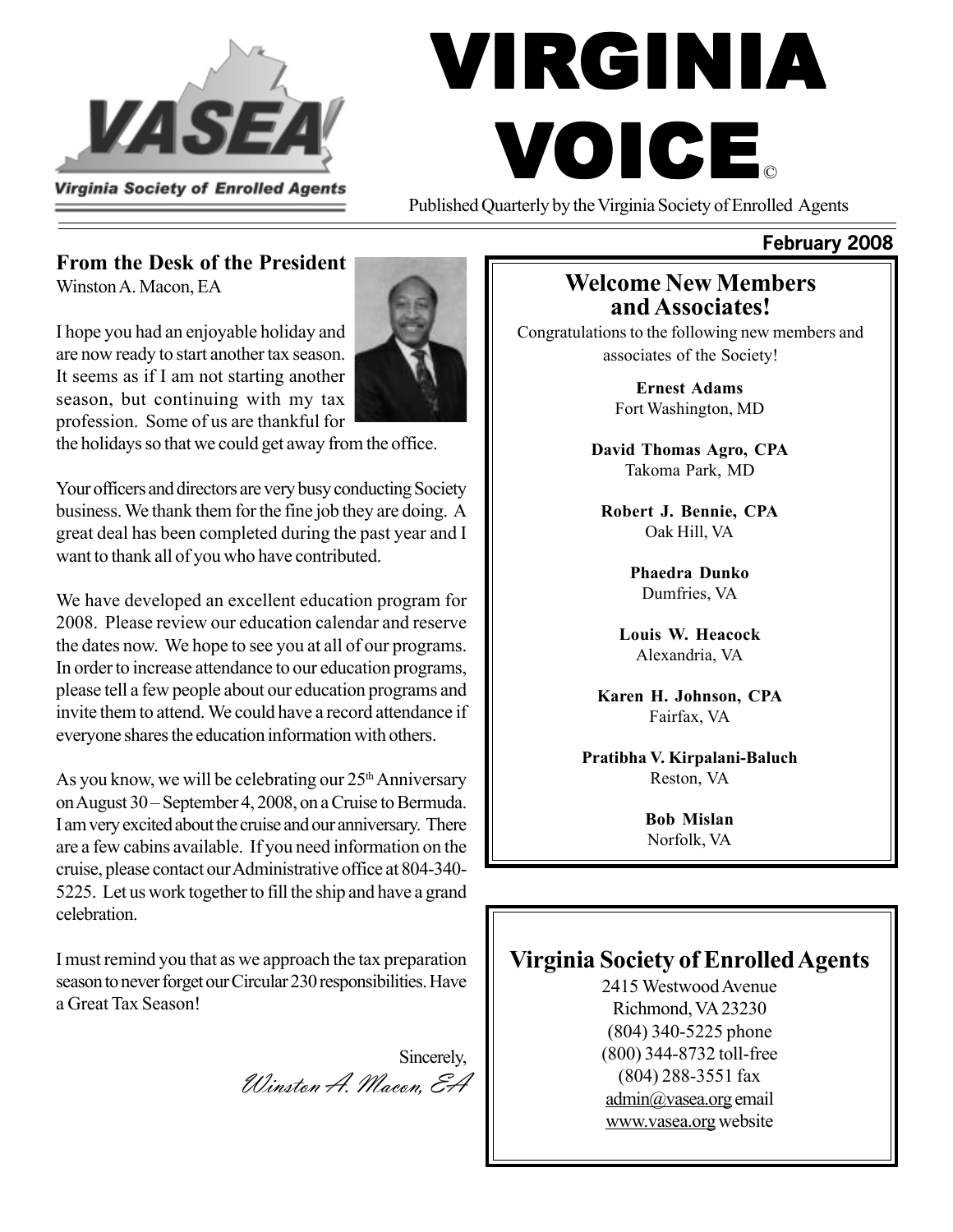# V**ASEA Calendar of Events**

The events listed below are tenatively scheduled. Although unlikely, locations and dates may change. For the most current version of the Society calendar, please visit VASEA's website at www.vasea.org or contact the VASEA Administrative Office at (804) 340-5225 or 1-800-344-8732 toll-free.

> **June 12-14, 2008 VASEA Twentieth Annual Spring Seminar (22 hours CPE)** Fredericksburg Hospitality House (formerly Holiday Inn Select), Fredericksburg, Virginia

J**une 20-22, 2008**

**VASEA Special Enrollment Exam (SEE) Review Course** Holiday Inn Patriot, Williamsburg, Virginia

#### **July 10-11, 2008**

**VASEA IRS/VA Department of Taxation Current Tax Issues Seminar (10 hours CPE)** Fredericksburg Hospitality House (formerly Holiday Inn Select), Fredericksburg, Virginia

**August 5-6, 2008 NCPE Corporation (C&S) and Partnerships (LLCs) Workshop (16 hours CPE)** Holiday Inn Tanglewood\*, Roanoke, Virginia

#### **August 7-8, 2008**

**NCPE Corporation (C&S) and Partnerships (LLCs) Workshop (16 hours CPE)** Crowne Plaza Dulles Airport, Herndon, Virginia

**August 30-Sept 4, 2008 VASEA 25th Anniversary Cruise from Norfolk to Bermuda (8 hours CPE)**

**September 23-24, 2008 NCPE Fiduciary (Form 1041) and Federal Estate (Forms 706 and 709) (16 hours CPE)** Crowne Plaza Dulles Airport, Herndon, Virginia

> **October 24-26, 2008 VASEA Special Enrollment Exam (SEE) Review Course** Crowne Plaza Dulles Airport, Herndon, Virginia

**November 5-6, 2008 NCPE 1040 Individual Income Tax Workshop (16 hours CPE)** Holiday Inn Select Norfolk Airport, Norfolk, Virginia

**November 12-13, 2008 NCPE 1040 Individual Income Tax Workshop (16 hours CPE)** Holiday Inn Roanoke\*\*, Roanoke, Virginia

**November 19-20, 2008 NCPE 1040 Individual Income Tax Workshop (16 hours CPE)** Crowne Plaza Dulles Airport, Herndon, Virginia

\**Please note this is not the usual Holiday Inn we use in Roanoke. \*\*This is the usual Holiday Inn we use in Roanoke.*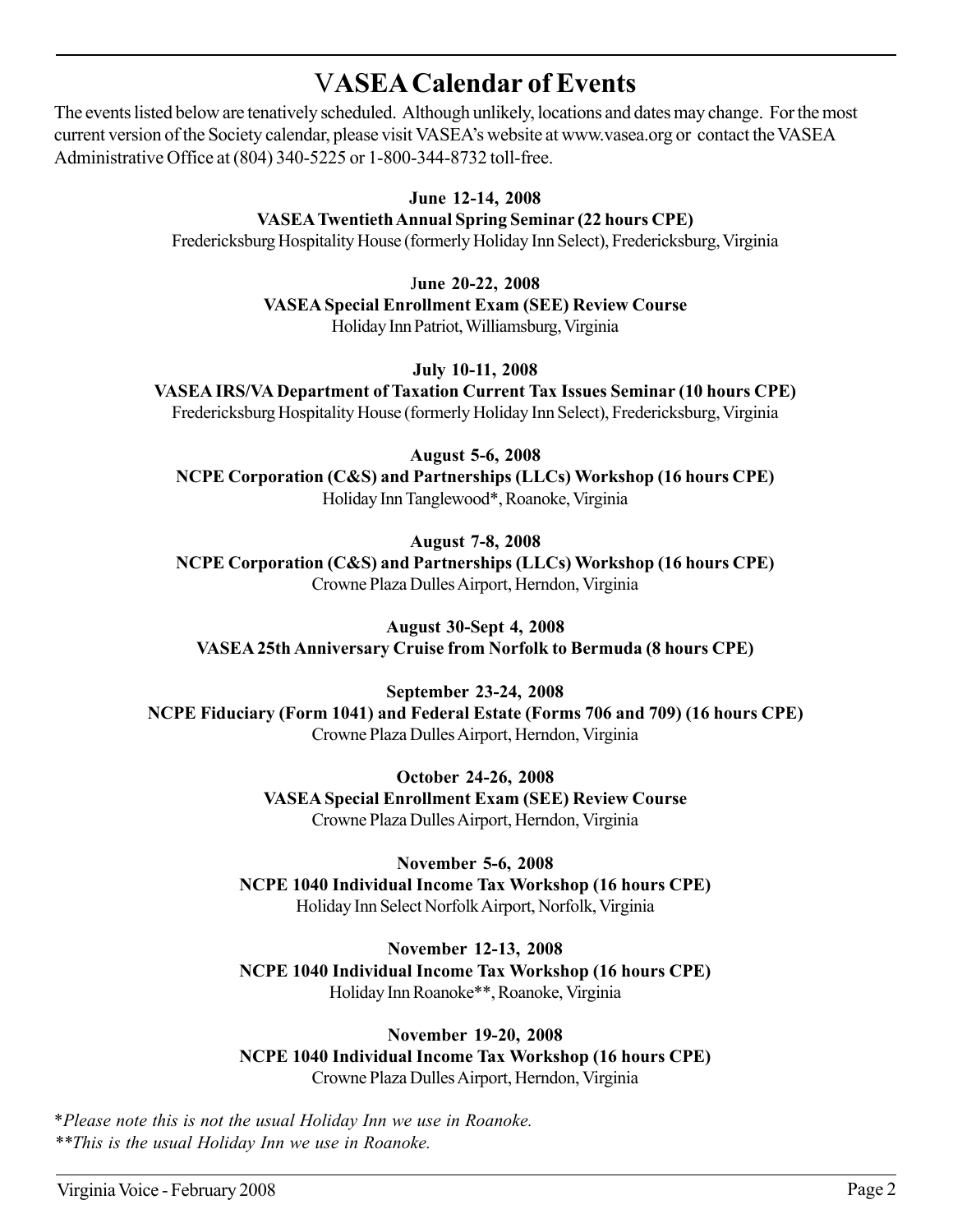# **Enrolled Agent of the Year Award**

The Virginia Society of Enrolled Agents (VASEA) has always had members that contribute to the enhancement or improvement of the status of Enrolled Agents (EA). The following two EA's were recognized at our 2007 Annual Meeting and received the Enrolled Agent of the year Award:

- 1. Elizabeth F. Geiger, EA has been very active and served as VASEA Membership Chair, VASEA Board of Director, Northern Virginia Chapter (NVC) Board of Director, NVC Vice- President, NVC President, VASEA Secretary and Public Relations Chair. She also served on VASEA 20<sup>th</sup> Anniversary Committee, Coordinated VPI Seminar presence and helped with the NVC Tri-State Seminar.
- 2. Nancy L. Taylor, EA has also been very active and served as VASEA Membership Chair, Hampton Roads Chapter (HRC) Director, President Elect, Vice President, and Membership Chair. She was personally responsible for expanding the Society's presence at the VPI Seminars. Nancy devised a very successful membership program for our 20<sup>th</sup> Anniversary and continued after the Anniversary.

These two EA's continue to volunteer their services to VASEA and Chapters and we thank them for everything they have done and are continuing to do.

#### **Eligibility**

Any Society Member in good standing is eligible to receive the Enrolled Agent of the Year Award.

The award will be presented to the Enrolled Agent who has contributed to the enhancement or improvement of the status of Enrolled Agents, a local Chapter or the Virginia Society.

#### **How to Make a Nomination**

Each member may nominate one person. In addition, each Chapter of VASEA may nominate one person. The nomination of the Chapter must be accompanied by a letter signed by the Chapter President, indicating it is the official nomination of the Chapter.



*Winston Macon, EA presents the EA of the Year Award to Elizabeth Geiger, EA at the Annual Meeting during the 2007 Spring Seminar. Nancy Taylor, EA was also presented with a plaque during the meeting.*

Additionally, each Officer of the Society and each VASEA Director may nominate one person. The person submitting the nomination should be clearly identified.

Nominations must be legibly written. The heading of the information should clearly state it is a nomination for Enrolled Agent of the Year.

There is no limitation on length, and specific efforts and achievements shall be cited. Generalities should be avoided, so that the actual merits of the contribution may be accurately weighed.

All nominations must be submitted no later than April 30, 2008, to be eligible for consideration. Mail to VASEA Administrator, 2415 Westwood Avenue, Richmond, VA 23230.